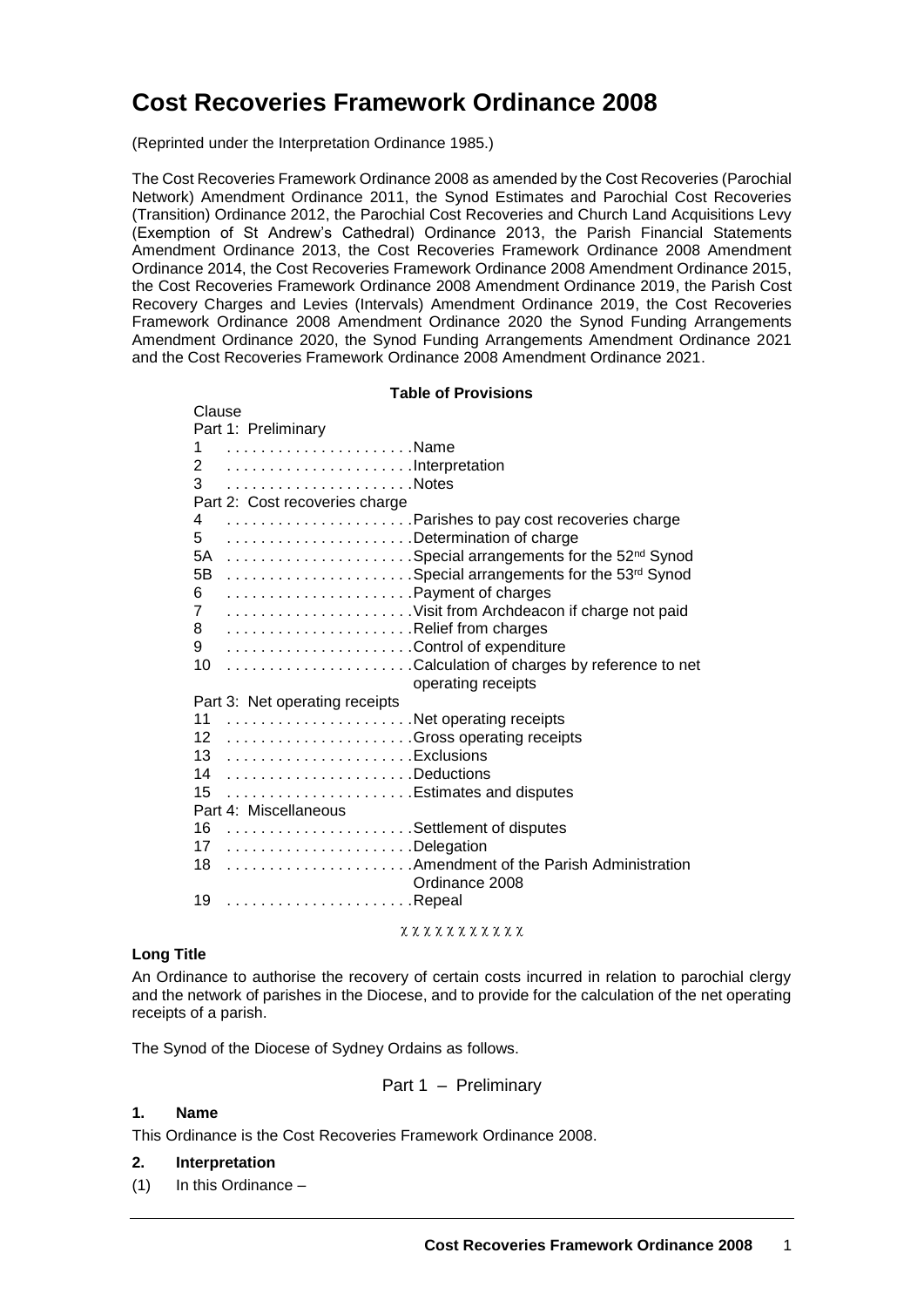*assistant minister* means an assistant minister or a senior assistant minister under the Assistant Ministers Ordinance 1990.

*financial statements*, in relation to a parish, means the audited financial statements forwarded under rules 3.9(5) and 3.10(3) of Schedule 1 or rules 3.8(5) and 3.9(3) of Schedule 2 of the Parish Administration Ordinance 2008.

*financial year* means a period of 12 calendar months commencing on 1 January,

*grant* does not include payments or amounts that are received under the following legislation –

- (a) *Boosting Cash Flow for Employers (Coronavirus Economic Response Package) Act 2020.*
- (b) *Coronavirus Economic Response Package (Payments and Benefits) Act 2020.*
- (c) Government Sector Finance Act 2018 *– if made as act of grace payments under section 5.7(1) of that Act as part of the NSW government program known as 'Jobsaver'.*

**Synod** means the Synod of the Diocese.

- $(2)$  In Part 2
	- (a) "ministry costs" means all costs, expenses, charges or contributions which, in the opinion of the Standing Committee, have been incurred or will be incurred on behalf of any member of the clergy licensed to a parish and, without limiting the generality of the foregoing, includes –
		- (i) superannuation contributions for members of the clergy licensed to parishes,
		- (ii) contributions for long service leave for members of the clergy licensed to parishes,
		- (iii) costs and expenses of, or incidental to, the maintenance of stipend continuance insurance for members of the clergy licensed to parishes,
		- (iv) contributions to the fund established by the Sydney Diocesan Sickness and Accident Fund Ordinance 1969, and
	- (b) "parochial network costs" means all costs, expenses, charges or contributions which, in the opinion of the Standing Committee, have been incurred or will be incurred in relation to the network of parishes in the Diocese and without limiting the generality of the foregoing, includes the costs of the parish insurance program administered by the Property Trust for parishes and any officers or employees of parishes.
- (3) For the purposes of Part 3
	- (a) the receipts of a parish are taken to include the receipts of each church of the parish and any organisation of the church or parish, and
	- (b) the exclusions and deductions for a parish are taken to include the exclusions and deductions of each church of the parish and any organisation of the church or parish, and
	- (c) the term "ministry event" means an irregular or infrequent event, which is usually subject to a specific charge that is designed to recover the direct costs of the event, but excludes services of public worship, and services for baptisms, marriages and funerals and like services.

## **3. Notes**

(1) Notes in this Ordinance are for explanatory purposes only and do not form part of the Ordinance.

(2) The Diocesan Secretary is authorised to update the notes when reprinting this Ordinance under clause 8 of the Interpretation Ordinance 1985.

## Part 2 **–** Cost recoveries charge

# **4. Parishes to pay cost recoveries charge**

(1) Subject to subclause (2), for each financial year, each parish is to pay a cost recoveries charge in respect of ministry costs and parochial network costs specified or determined in accordance with an ordinance referred to in clause 5.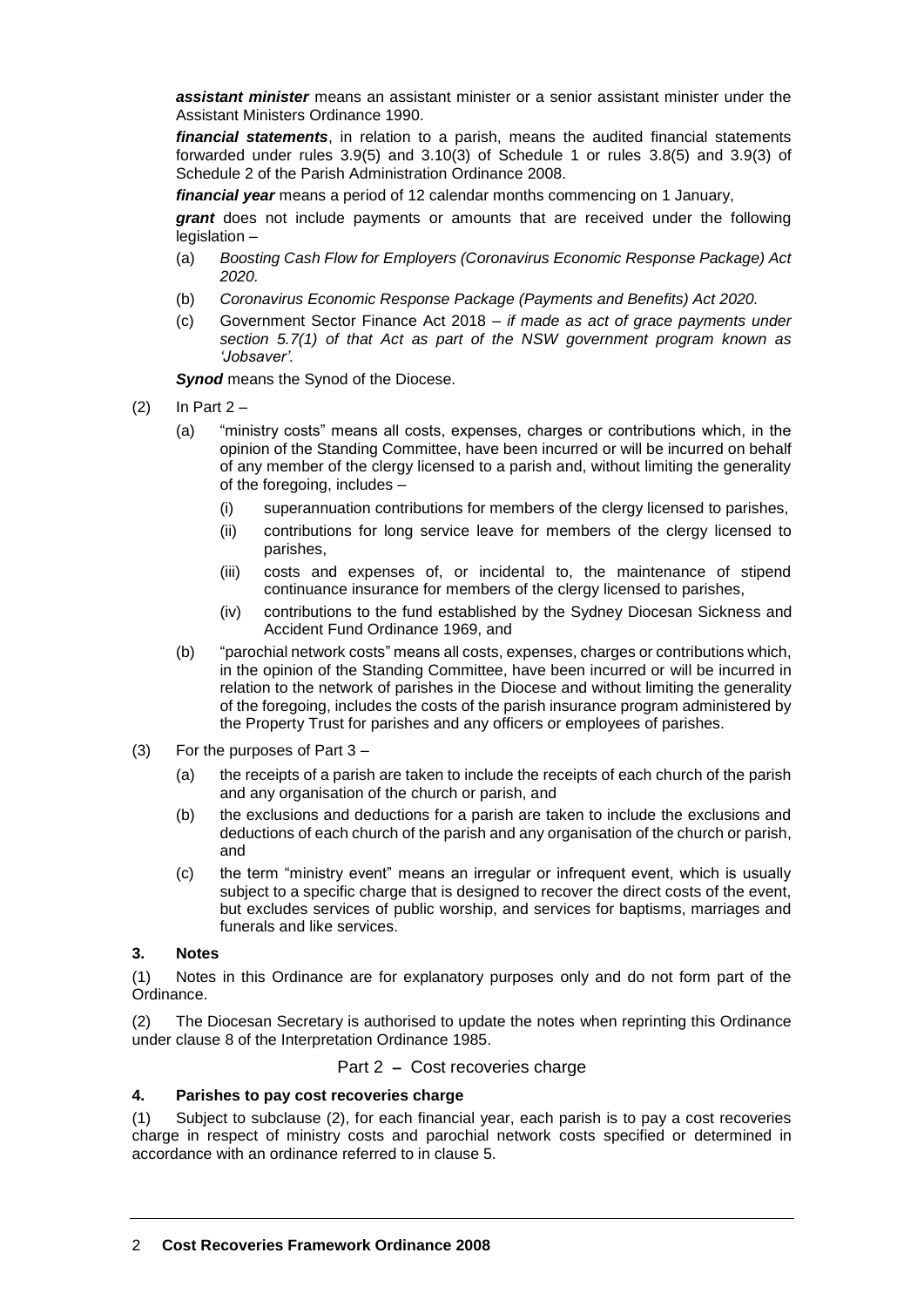(2) For each financial year, St Andrew's Cathedral is to pay a cost recoveries charge in respect of ministry costs specified or determined in accordance with an ordinance referred to in clause 5.

# **5. Determination of charge**

(1) The Standing Committee must prepare for the second ordinary session of each Synod a proposed ordinance for adoption by the Synod which –

- (a) specifies the cost recoveries charge in respect of ministry costs and parochial network costs to be paid by each parish in each of the following 3 financial years, or the method or methods by which such charge may be determined by the Standing Committee, and
- (b) authorises the Standing Committee to apply the cost recoveries charges paid by parishes in a financial year toward ministry costs and parochial network costs.

(2) The Standing Committee must arrange for the distribution of a copy of the proposed ordinance to all members of the Synod not less than 14 days before the first day of the session.

(3) If, in relation to a financial year, the Standing Committee expects that the total of the cost recoveries charges to be received from parishes will be insufficient to meet the total of the ministry costs and parochial network costs for that year, it may bring to the Synod an ordinance containing a proposal to meet that insufficiency.

(4) This clause applies subject to clause 5A and 5B.

## **5A. Special arrangements for the 52nd Synod**

The requirements in clause 5 are modified in respect to the  $52^{nd}$  Synod as follows –

- (a) instead of preparing a proposed ordinance for Synod under subclause 5(1), the Standing Committee is to pass the ordinance itself and the ordinance is to specify the cost recoveries charge for the 2022 financial year only, and
- (b) the Standing Committee is to prepare and distribute for the third ordinary session a further ordinance in accordance with subclause 5 which specifies the cost recoveries charge for the 2023 financial year.

# **5B. Special arrangements for the 53rd Synod**

The requirements in clause 5 are modified in respect to the 53rd Synod to also require that the Standing Committee must prepare for the first ordinary session of the Synod a proposed ordinance for adoption by the Synod which –

- (a) specifies the cost recovery charge in respect of ministry costs and parochial network costs to be paid by each parish in the 2024 financial year, or the method or methods by which such charge may be determined by the Standing Committee, and
- (b) authorises the Standing Committee to apply the cost recoveries charges paid by parishes in that financial year toward ministry costs and parochial network costs.

## **6. Payment of charges**

All cost recovery charges imposed by or pursuant to an ordinance of Synod, unless the ordinance otherwise directs, are payable by 12 equal monthly instalments, the first due and payable on 1 January and subsequent instalments due and payable on the first day of each succeeding month.

## **7. Visit from Archdeacon if charge not paid**

If a parish fails for any reason to pay any instalment of a charge for a period of 3 months after the due date the Archdeacon of the area in which the parish is situated is to confer with the minister and wardens with a view to finding a solution to the situation in which charges have not been paid and is to report the result of such consultation to the Standing Committee.

## **8. Relief from charges**

- $(1)$  In any case where  $-$ 
	- (a) 2 or more parishes are amalgamated,
	- (b) a parish is dissolved, or
	- (c) the area of a parish is changed,

the Standing Committee may provide such relief from charges made as it considers equitable in the circumstances.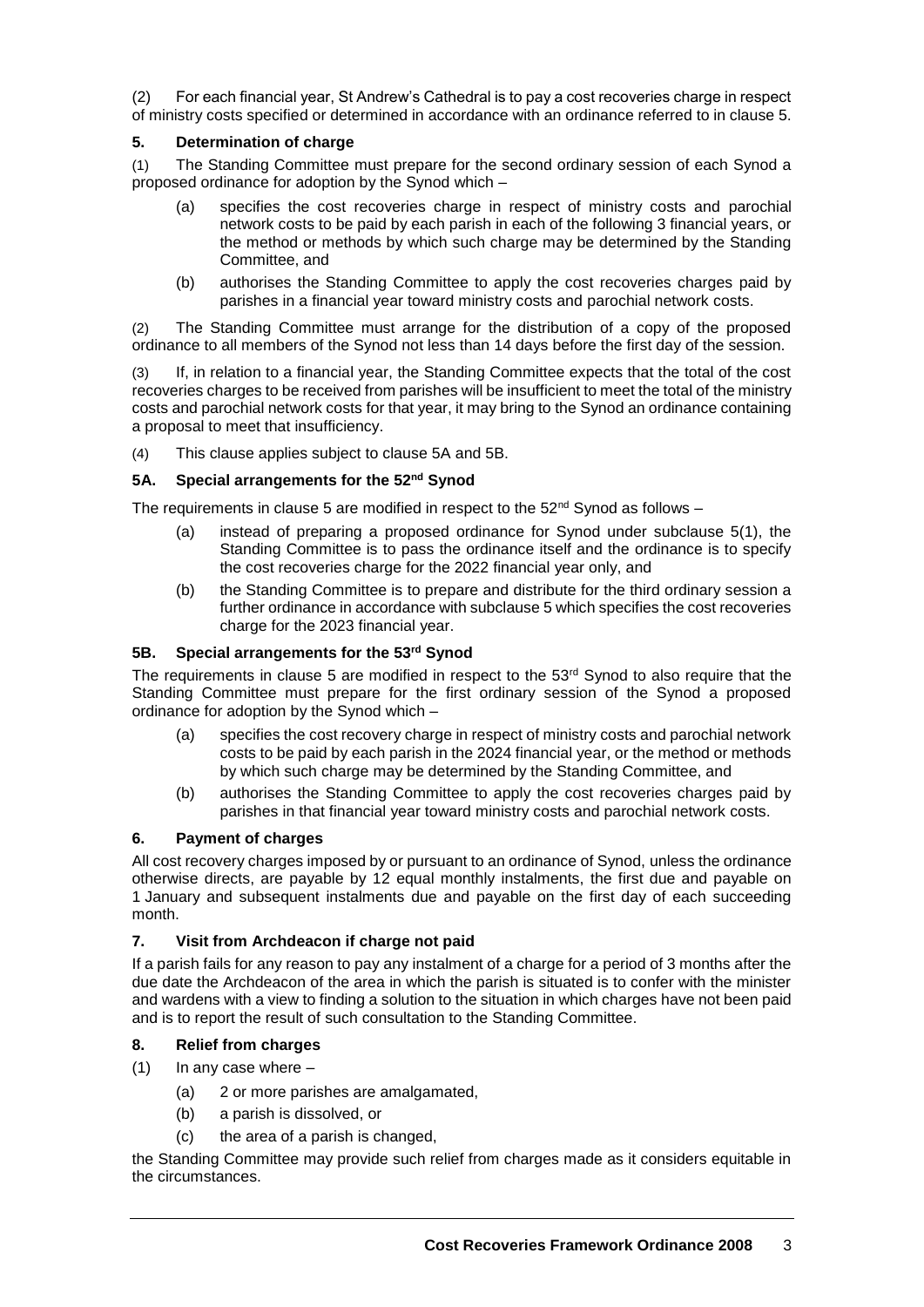(2) The Standing Committee has the power to enter into an arrangement with a parish for the payment of accumulated arrears of charges over a period of time.

(3) The Standing Committee is authorised to remit the whole or any part of the arrears of charges owing by any parish if it declares by resolution the circumstances which in its opinion make it expedient so to do.

(4) The Standing Committee is to report to the Synod on all relief provided and all remissions made under this clause.

# **9. Control of expenditure**

The Standing Committee has control of all expenditure on account of the Synod in all cases where such control has not been exercised by the Synod itself and is responsible for collecting all moneys charged and for distributing and applying such moneys.

# **10. Calculation of charges by reference to net operating receipts**

If a charge is calculated under any ordinance by reference to the net operating receipts of a parish, the net operating receipts are those determined under Part 3.

Part 3 **–** Net operating receipts

# **11. Net operating receipts**

The net operating receipts of a parish in a financial year ("**N**") is the amount calculated in accordance with the following formula –

$$
N=G-E-D
$$

where –

- **G** is the total amount of gross operating receipts of the parish in the financial year as defined in clause 12,
- **E** is the total amount of exclusions for the parish in the financial year as defined in clause 13, and
- **D** is the total amount of deductions for the parish in the financial year as defined in clause 14.

## **12. Gross operating receipts**

The gross operating receipts of a parish is the total amount of all receipts of the parish less any of the following receipts included in that amount –

- (a) proceeds from the redemption of investments,
- (b) proceeds from the sale of assets,
- (c) new or additional borrowings,
- (d) money received as an endowment to be held for the benefit of the parish or a church of the parish,
	- *Note: This would include testamentary dispositions. (Any income generated from such an endowment should be shown as item number 4-5200 and be included in gross operating receipts.)*
- (e) receipts to contra non-parish payments,
- (f) insurance claims received,
	- *Note: Presently this is shown under item number 4-6100 in the Prescribed Financial Statements.*
- (g) receipts from other churches, funds and organisations within the parish.
	- *Note: Presently this is shown under item number 4-8000 in the Prescribed Financial Statements.*
- (h) receipts representing the parish portion of money from the Long Service Leave Fund established under the Long Service Leave Canon 2010, and
- (i) payments received pursuant to the *Paid Parental Leave Act 2010 (Cth).*

*Note: Except for the amounts noted above the figure for gross operating receipts is the amount shown as "total revenue" at the foot of page 1 of the Prescribed Financial Statements*

## **13. Exclusions**

The exclusions for a parish are –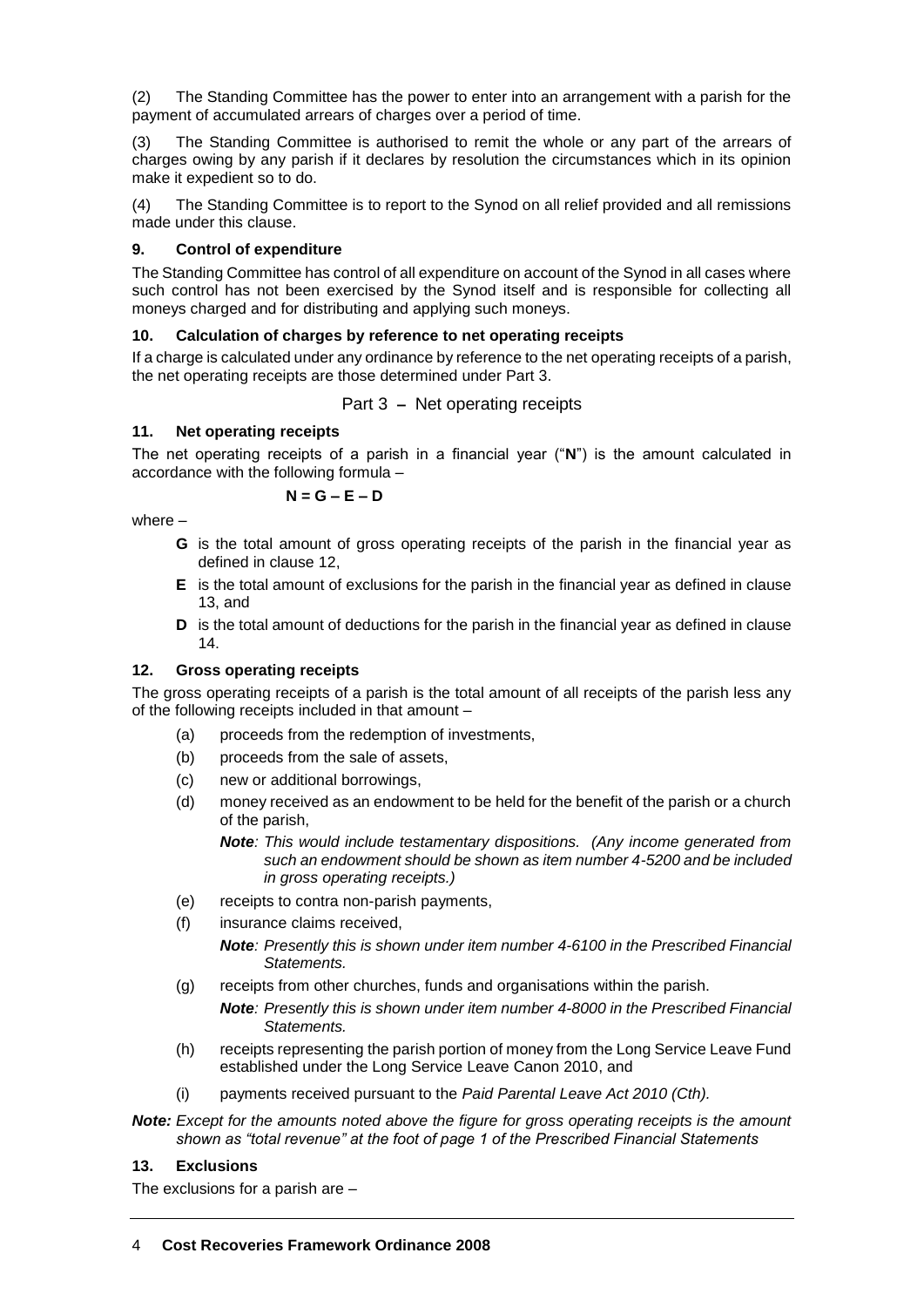(a) money received as a grant from an organisation listed in a Schedule to the Accounts, Audits and Annual Reports Ordinance 1995, a trust under the control of the Archbishop, a Minister of the Crown or an instrumentality of the Commonwealth of Australia or the State of New South Wales, a local government council, or any other person or body or class of persons or bodies approved by resolution of the Standing Committee.

*Note: Presently shown under item numbers 4-4000 in the Prescribed Financial Statements. This would include grants from most diocesan organisations and Federal, State or local government departments.*

- (b) any gift received which is specifically designated for the purpose of  $-$ 
	- (i) the purchase of land,
	- (ii) the purchase, construction or renovation of buildings, fixtures or fittings situated on church trust property held for the purposes of the parish, or
	- (iii) the reduction of debt undertaken for purposes (i) or (ii).
	- *Note: This does not extend to gifts for day to day maintenance expenditure. Presently shown as item number 4-1300 in the Prescribed Financial Statements.*
- (c) for each leased property: the lesser of the lease rental income and the expenses of that leased property.

*Note: Presently shown as item numbers 4-3100 and 6-7000 respectively.*

- (d) for each fundraising event or series of similar events: the lesser of the event income and the associated expenses.
	- *Note: Presently shown as item numbers 4-7200 and 6-8200 respectively. Examples of fundraising events would include a parish fair, opportunity shop, market day, garage sale, 2nd hand book sale and garden/craft/antique/collectables sale.*
- (e) for each 'ministry event' or series of similar events: the lesser of the event income and the total of expenses which are directly attributable to the event and would not have arisen but for the event.
	- *Note: Presently shown as item numbers 4-7100 and 6-8100 respectively. Examples of ministry events would include irregular or infrequent events such as a house party, parish or congregation weekend away/at home, youth camp, children's holiday club, BBQ to watch a sporting final, gingerbread house evening, parenting course, marriage enrichment course, evangelistic course over dinner, coffee and dessert with a Christian speaker, and church anniversary dinner.*
- (f) where
	- (i) the rector and/or any assistant minister in a parish is, for any reason approved by the parish council, unable to occupy a ministry residence or residences held for the purposes of the parish, and
	- (ii) the parish leases one or more ministry residences and an exclusion is not claimed under clause 13(c),

any amount of rental income received from the leasing of such ministry residences up to the aggregate amount paid or provided as a housing allowance or benefit to the rector and/or any assistant minister who is unable to occupy the ministry residence or residences.

(g) amounts paid to top-up an employee's gross earnings to the level necessary to meet the wage condition in the Coronavirus Economic Response Package (Payments and Benefits) Rules 2020 in respect to that employee.

#### **14. Deductions**

The deductions for a parish are gifts made to any Christian organisation outside the control of the parish from funds held for the general purposes of the parish.

*Note: Presently shown as item numbers 6-2310 and 6-2330 in the Prescribed Financial Statements. This would include amounts paid to missionary societies, local area scripture boards, other diocesan organisations, and other parishes.*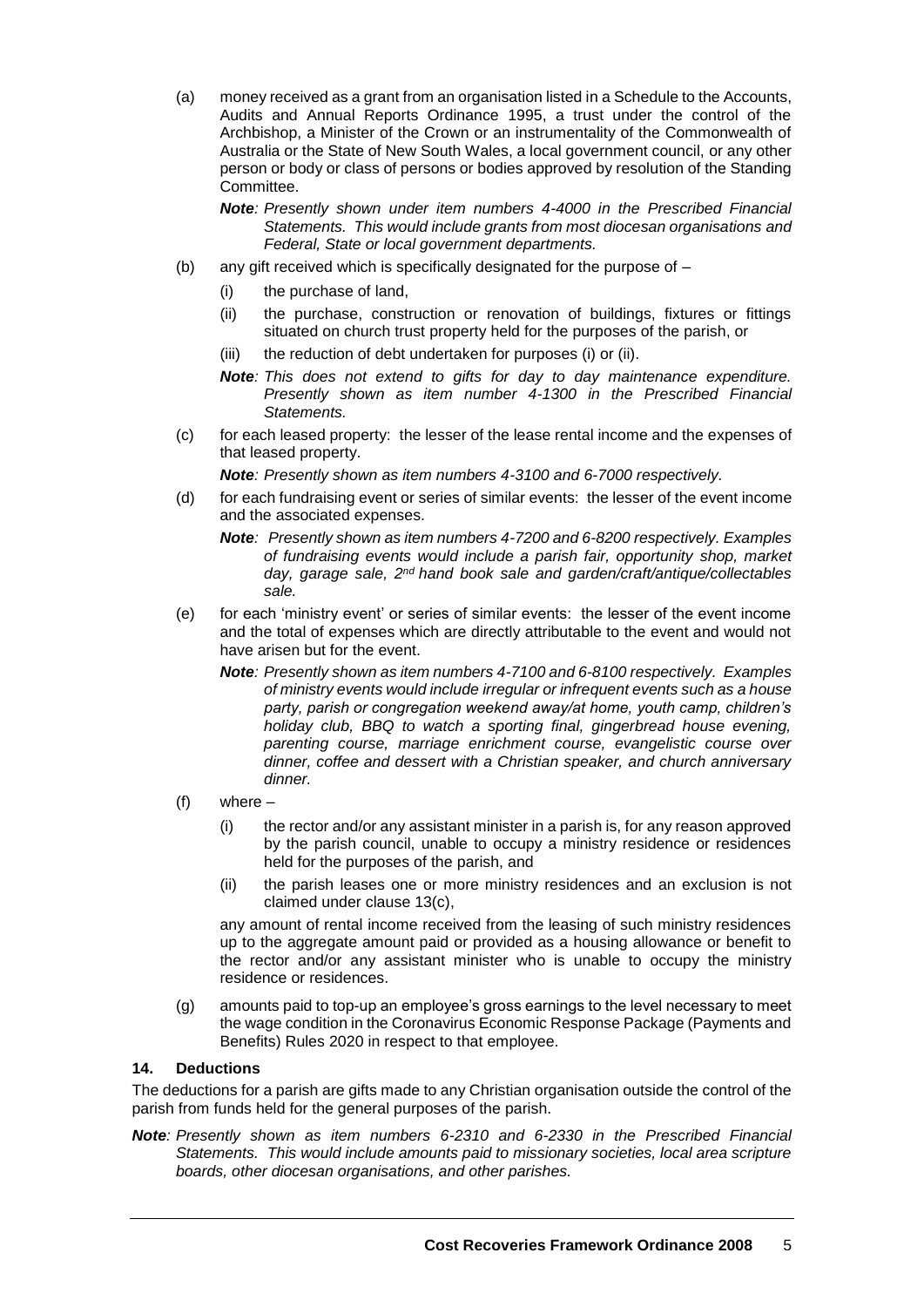# **15. Estimates and disputes**

(1) If the wardens fail to forward all the audited financial statements in the form prescribed by the Standing Committee to the Diocesan Secretary on or before 15 April, the Standing Committee may estimate the net operating receipts of that parish for the preceding financial year and such estimate is taken to be the actual net operating receipts of that parish for that financial year.

(2) If the Standing Committee considers that any of the financial statements are incomplete or inaccurate, it is to request the minister and wardens concerned to complete or correct the financial statements and, if they fail so to do within one month of such request, the Standing Committee may make such adjustment to the net operating receipts disclosed in the financial statements as it thinks fit and the net operating receipts as adjusted are taken to be the net operating receipts of the parish concerned for the financial year to which they relate.

(3) If the Standing Committee makes an adjustment to the net operating receipts under subclause (2) it is to give notice of such adjustment to the minister and wardens concerned. Unless the minister and wardens, within 2 months of the Standing Committee giving such notice notify the Diocesan Secretary that they consider the change made by the Standing Committee is inconsistent with this Ordinance and give their reasons for that view, the net operating receipts of the parish for that financial year are the amount after such adjustment has been made. If the minister and wardens so notify the Diocesan Secretary, a dispute is taken to exist unless such dispute is resolved by agreement between the Standing Committee and the minister and wardens within 1 month of the date on which such notification is given.

# Part 4 – Miscellaneous

# **16. Settlement of disputes**

If a dispute arises as to the meaning or application of this Ordinance the dispute is to be determined by the Chancellor or by some person appointed by him and the decision of the Chancellor or that person is final and binding on the parties involved.

# **17. Delegation**

The Standing Committee may delegate all or any of its powers under this Ordinance to a committee appointed by the Standing Committee.

## **18. Amendment of the Parish Administration Ordinance 2008**

The Parish Administration Ordinance 2008 is amended by –

(a) adding to the end of rule  $3.10(2)(a)$  in Schedule 1 and rule  $3.9(2)(a)$  in Schedule 2 the following –

"in the form last prescribed by the Standing Committee, and", and

(b) adding to the end of rule 3.10(3) in Schedule 1 and rule 3.9(3) in Schedule 2 the following –

> "and, at or within 7 days after the annual general meeting of parishioners, are to forward copies of these financial statements to the Diocesan Secretary".

## **19. Repeal**

The Assessment and Charges Ordinance 1975 is repealed provided that such repeal does not affect any act done under or obligation imposed by that ordinance.

## **Notes**

- 1. The date of assent of this ordinance was 22 October 2008.
- 2. The amendments made by Ordinance No 48, 2013 apply to cost recoveries charges payable from 2014.
- 3. The amendments made by Ordinance No 23, 2014 have effect from 1 January 2014.
- 4. The amendments made by Ordinance No 15, 2015 apply to a financial year commencing on or after 1 January 2015.